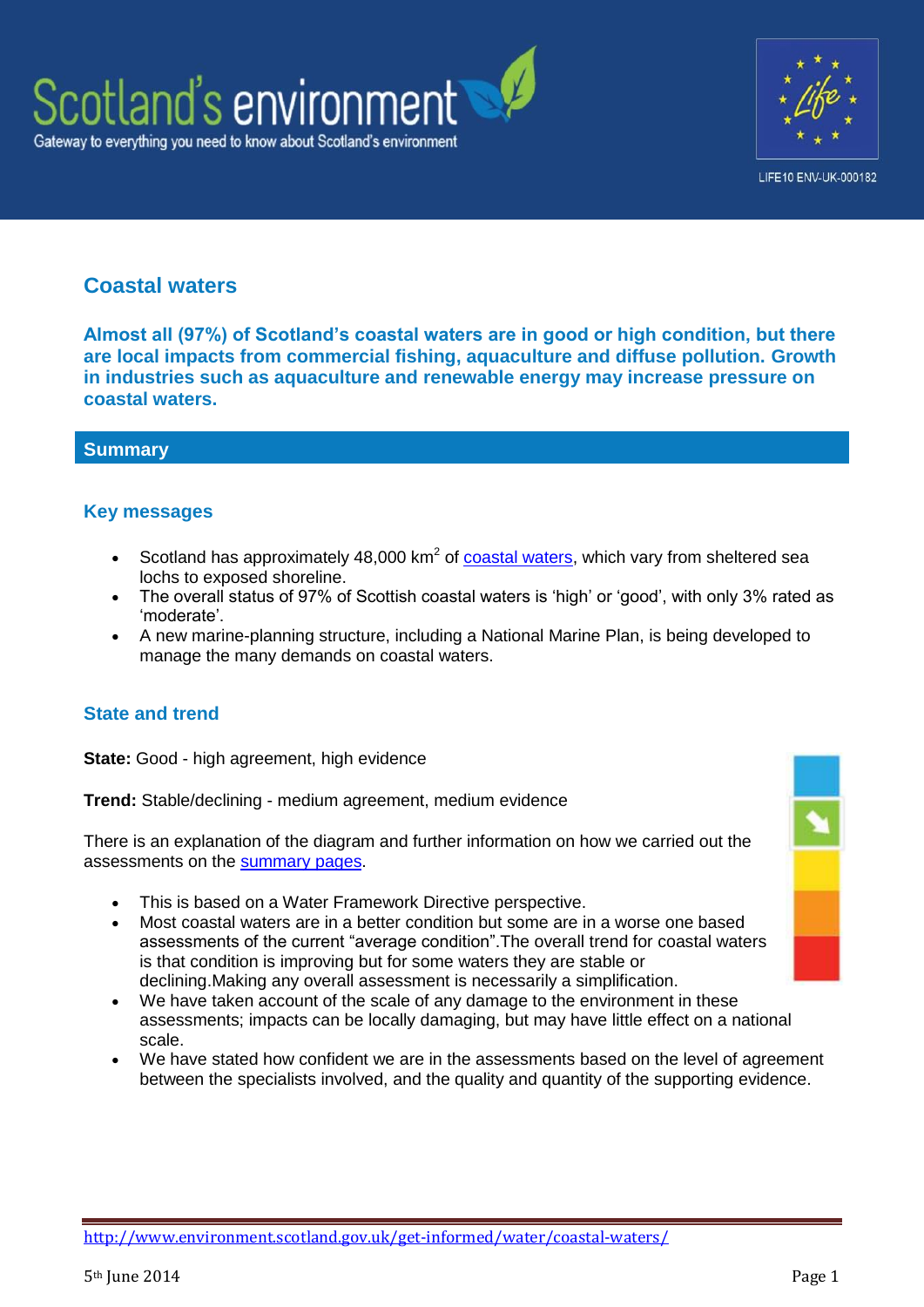



#### **Overview**

[Coastal waters](http://www.legislation.gov.uk/asp/2003/3/section/3) in Scotland are defined as extending from the 3 mile limit up to the limit of the highest tide. Scotland has approximately 48,000 km<sup>2</sup> of [coastal waters,](http://www.scotland.gov.uk/Publications/2011/03/16182005/23) which vary from sheltered sea lochs to exposed shoreline. A wide range of coastal-water habitats supports a diversity of marine life. Many of these habitats and animals are [protected.](http://www.snh.gov.uk/protecting-scotlands-nature/protected-areas/national-designations/marine-protected-areas-%28mpa%29/)

They include:

- [Sites of Special Scientific Interest](http://www.snh.gov.uk/protecting-scotlands-nature/protected-areas/national-designations/sssis/) (SSSIs) coastal waters classed as SSSIs are intertidal areas, which contain seal populations and intertidal features of interest (such as eelgrass beds, saline lagoons, sand flats and reefs);
- [Special Protection Areas](http://www.snh.gov.uk/protecting-scotlands-nature/protected-areas/international-designations/spa/marine-spas/) with marine or coastal components these are designated to protect birds;
- [Special Areas of Conservation](http://www.snh.gov.uk/protecting-scotlands-nature/protected-areas/international-designations/sac/marine-sacs/) these include a range of habitats supporting species such as the bottlenose dolphin, harbour seal and grey seal.

Marine habitats and their diversity of organisms provide a range of [ecosystem services](http://www.ecosystemservices.org.uk/ecoserv.htm) and benefits of significant value to Scotland. These are discussed in detail in the Marine chapter of the [National](http://uknea.unep-wcmc.org/Resources/tabid/82/Default.aspx)  [Ecosystem Assessment.](http://uknea.unep-wcmc.org/Resources/tabid/82/Default.aspx)

Coastal waters support a range of commercial activities such as fishing, aquaculture, and ports, as well as [recreational](http://www.scotland.gov.uk/Publications/2011/03/16182005/65) activities such as sailing, diving, angling, bathing, and bird watching. The oil and gas industry, and the developing renewable energy industry, is located further offshore.

## **State**

In Scotland, 97% of coastal waters have a high or good status, with 3% affected by inputs of pollutants and damage to habitats. They remain under pressure from a wide range of human activities.

The quality of coastal waters is classified using the Water Framework Directive (WFD) system. Coastal waters with a 'high' status show very little human alteration from undisturbed conditions (i.e., their water quality, habitats and tidal regime are very similar to unaltered coastal waters). 'Good', 'moderate', 'poor' and 'bad' statuses show progressively more impact from human activities. You can find more details about the classification scheme in the 2008 [State of the water](http://www.sepa.org.uk/water/idoc.ashx?docid=c2e7861e-4414-4ebd-9867-cfdf8d09d392&version=-1)  [environment report,](http://www.sepa.org.uk/water/idoc.ashx?docid=c2e7861e-4414-4ebd-9867-cfdf8d09d392&version=-1) and the scheme is explained further in the [Policy Statement](http://www.scotland.gov.uk/Publications/2010/03/02155205/4) relating to the [Water Environment and Water Services \(Scotland\) Act 2003.](http://www.hmso.gov.uk/legislation/scotland/acts2003/20030003.htm)

<http://www.environment.scotland.gov.uk/get-informed/water/coastal-waters/>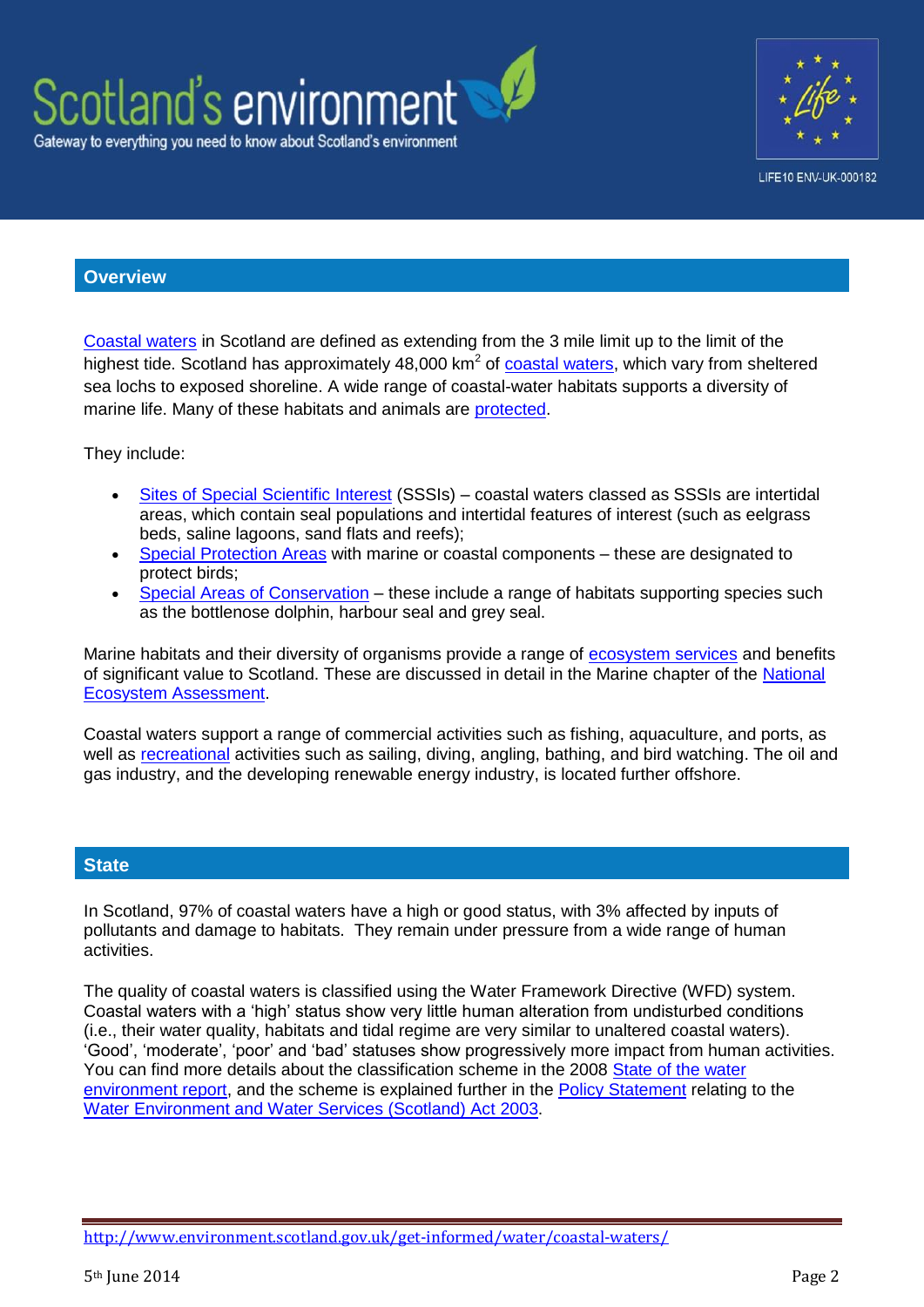



Waters in a good condition:

- are free from pollutants at concentrations that would harm the water plants and animals they support;
- show minimal changes to their habitats;
- are not negatively affected by invasive non-native species (INNS).

In Scotland, 97% of coastal waters have a high or good status (Table1). Only 3% are in moderate or poor status, which is due to inputs of pollutants or physical damage of the sea bed

| <b>Indicator</b>                | <b>Status</b> |          |          |          |                 |          |          |          |                |         |  |
|---------------------------------|---------------|----------|----------|----------|-----------------|----------|----------|----------|----------------|---------|--|
|                                 | <b>High</b>   |          | Good     |          | <b>Moderate</b> |          | Poor     |          | <b>Bad</b>     |         |  |
|                                 | Number        | Area     | Number   | Area     | Number          | Area     | Number   | Area     | Number         | Area    |  |
|                                 | of water      | $(km^2)$ | of water | $(km^2)$ | of water        | $(km^2)$ | of water | $(km^2)$ | of water       | $(\% )$ |  |
|                                 | bodies        |          | bodies   |          | bodies          |          | bodies   |          | bodies         |         |  |
| Overall<br>status/<br>potential | 146           | 5,917    | 299      | 40,468   | 12              | 1,324    | 0        | 0        | 0              | 0       |  |
| Water<br>quality                | 254           | 30,433   | 201      | 17,175   | $\overline{2}$  | 101      | 0        | $\Omega$ | $\Omega$       | 0       |  |
| Bed and<br>shores               | 444           | 47,059   | 7        | 411      | 4               | 232      | 2        | 7        | $\overline{0}$ | 0       |  |

**Table 1:** Classification of Scotland's coastal waters, 2012 data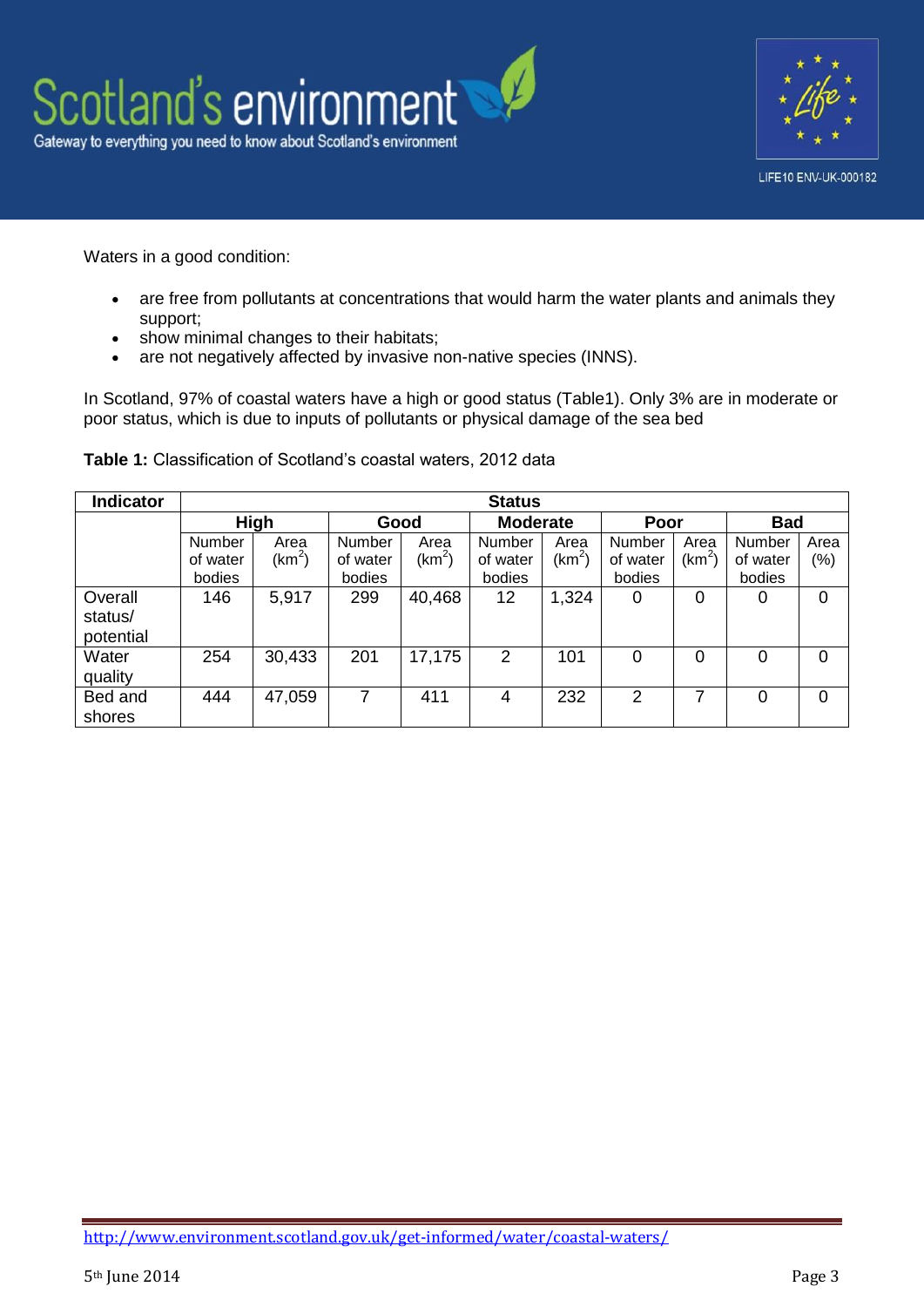# Scotland's environment Gateway to everything you need to know about Scotland's environment







**Figure 1:** Classification of Scotland's coastal waters, 2012

## **Water quality**

Pollutants from human activities that are discharged into coastal waters harm water, plants and animals in several ways.

Hazardous substances, such as trace metals, pesticides, oils and flame retardants enter the sea through waste water discharged from homes and industry, accidental spills, anti-fouling paint on ships, the dumping of dredge spoil, and from the atmosphere in the form of rain. Contaminants often become bound in sediments or accumulate in fatty animal tissue.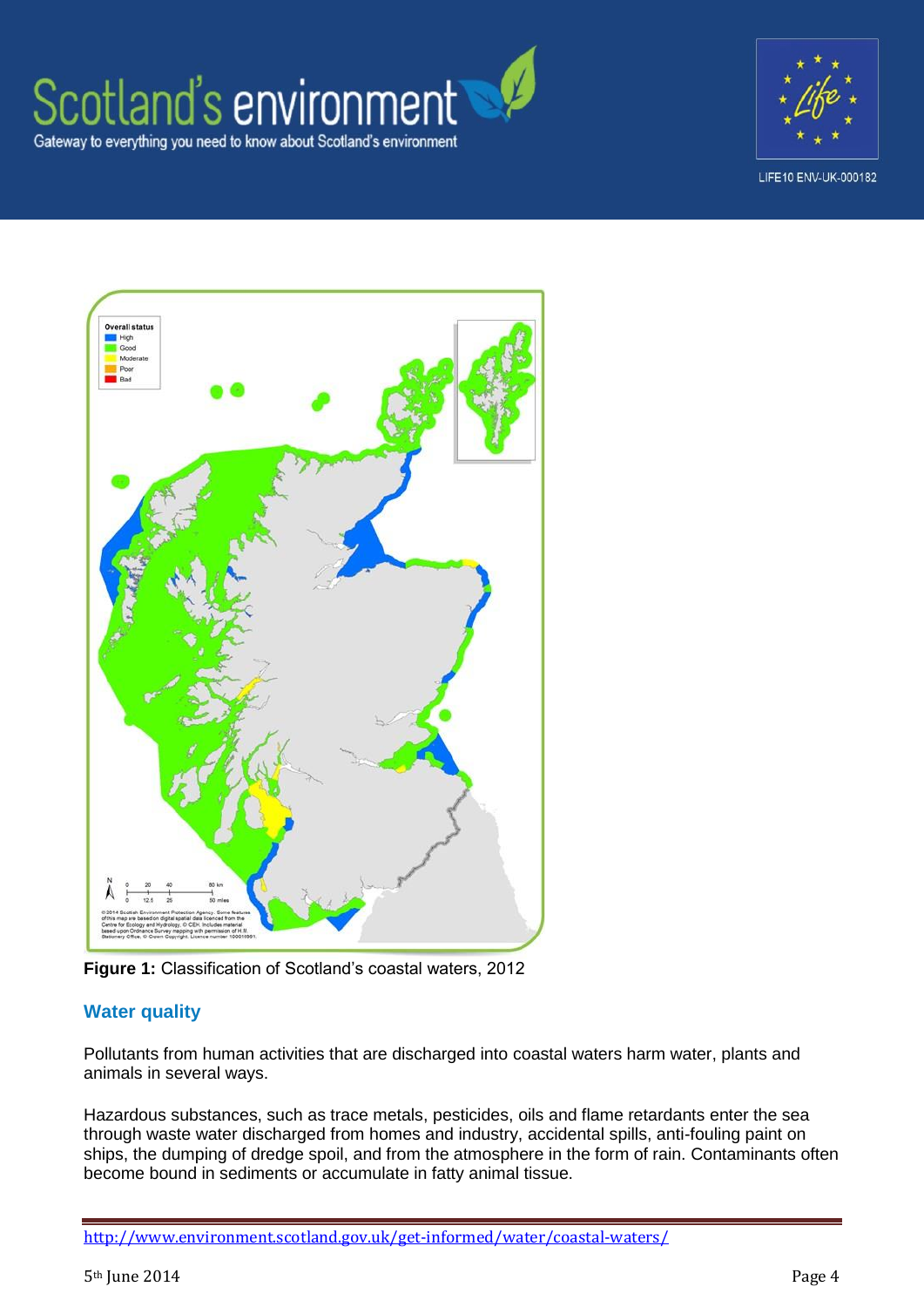



[Contaminant concentrations](http://www.scotland.gov.uk/Publications/2011/03/16182005/32) in sediments, mussels and fish in Scottish coastal waters are [measured and assessed](http://www.bodc.ac.uk/projects/uk/merman/assessments_and_data_access/csemp/) against international standards. These concentrations are generally low, although there are localised problems.

In the Firths of Clyde and Forth some contaminants are present in sediments, including those in harbours, and in mussels.

Polychlorinated biphenyls (PCBs), organochlorines and trace-metal contaminants have been found in stranded whales, dolphins and porpoises. Since 1990, the [UK Cetacean Strandings Investigation](http://ukstrandings.org/)  [Programme](http://ukstrandings.org/) (CSIP) has been monitoring contaminants and has found that while the concentrations of some are on a downwards trend, PCBs still occur at relatively high levels.

Although a rich nutrient supply makes our coastal waters productive, too much can upset the balance of the ecosystem, leading to [eutrophication.](http://www.scotland.gov.uk/Publications/2011/03/16182005/38) This can reduce the amount of oxygen in the water, making it uninhabitable for aquatic animals.

## **Habitats**

Parts of the Scottish coastline have been modified by the construction of [sea defences,](http://www.scotland.gov.uk/Publications/2011/03/16182005/67) ports and harbours. These modifications are often necessary to support the use of coastal areas for shipping, and to protect property from flooding and erosion. One section of the Scottish coast, on the southern shore of the Firth of Forth, has been modified to the extent that the associated water body has been downgraded to moderate status.

## **Bathing-water quality**

Where bathing waters meet the criteria to be designated under the [EC Bathing Water Directives](http://ec.europa.eu/environment/water/water-bathing/index_en.html) the water quality must meet the standards set out in the Directive. Designated bathing waters are reviewed each year and the number has increased from 23 in 1988 to 83 in 2013. All but three of the designated bathing waters are coastal waters. Currently the compliance for each designated bathing water is calculated from the [season's results.](http://www.sepa.org.uk/water/bathing_waters/sampling_and_results.aspx) In 2013 no sites failed, with 36 (43%) achieving the mandatory standard and the remaining 47 (57%) the stricter EU Guideline standard for the presence of bacteria in the water. From 2016, bathing waters will be classified based on the previous 4 years performance. Diffuse pollution and discharges from combined sewer overflows are the most significant risk to coastal bathing waters.

## **Shellfish**

Water quality is protected in coastal waters used for the commercial cultivation of shellfish. There are currently [84 designated shellfish waters,](http://www.scotland.gov.uk/Topics/Environment/Water/15561/ShellfishWaters) mostly in sea lochs in the north and north-west. Around one-third do not achieve the more stringent guideline values for faecal coliform bacteria in shellfish.

The Food Standards Agency (Scotland) [classifies shellfish harvesting areas](http://food.gov.uk/enforcement/monitoring/shellfish/shellharvestareas/) in Scotland every year on a seasonal basis. Most sites in Scotland are class A/B or A all year round. Shellfish from class-A sites can go direct for human consumption, while those from class-B sites must be processed first.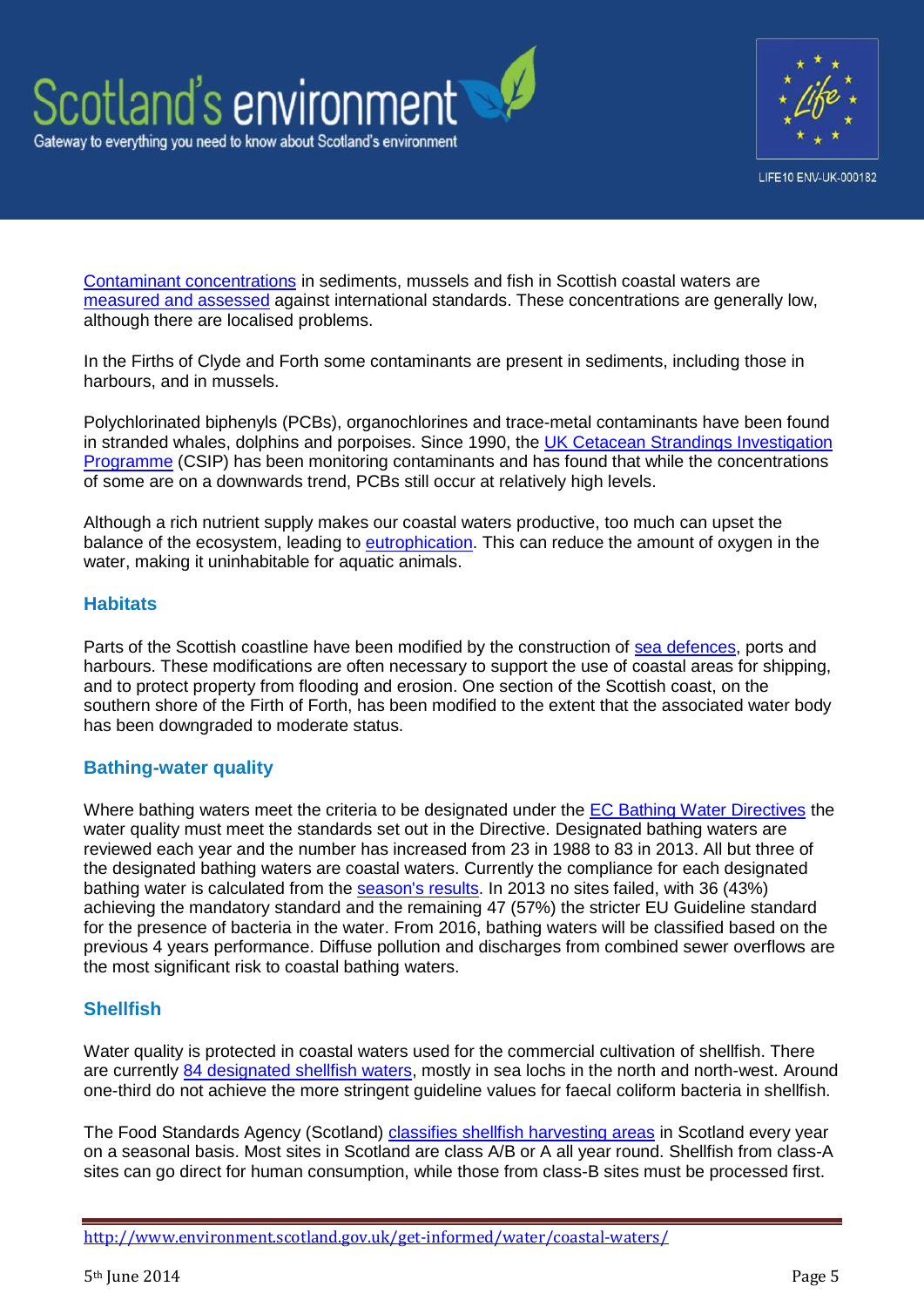



The Food Standards Agency (Scotland) also monitors shellfish harvesting areas for the presence of biotoxins and biotoxin-producing algae. Biotoxins are natural substances produced by marine algae (phytoplankton), which can accumulate in shellfish and, if eaten, are a danger to human and animal health. The [shellfish monitoring results](http://www.food.gov.uk/scotland/safetyhygienescot/shellmonitorscot/) are updated weekly and a shellfishery is closed if the toxins are above permitted levels.

## **Invasive non-native species**

[Invasive non-native species](http://www.nonnativespecies.org/index.cfm?pageid=64) can cause serious problems in coastal waters. They can harm native species and alter the ecology. Twenty coastal waters have been downgraded from high to good status because of the presence of INNS, and they are recognised as a threat to the coastal ecosystem. The ["Current condition and challenges for the future"](http://www.sepa.org.uk/water/river_basin_planning/significant_issues.aspx) report estimated that almost 10% of coastal waters are at risk of failing to meeting environmental objectives because of INNS.

## **Litter**

Litter can be found below the high-tide level, lying on the sea bed and floating in the sea. [The](http://www.mcsuk.org/what_we_do/Clean%20seas%20and%20beaches)  [Marine Conservation Society](http://www.mcsuk.org/what_we_do/Clean%20seas%20and%20beaches) monitors litter on UK beaches through the annual [Beachwatch](http://www.mcsuk.org/beachwatch/) surveys. The [results](http://www.mcsuk.org/downloads/pollution/beachwatch/latest2011/Beachwatch_Summary_Report_30.03.11.pdf) show that there were nearly 2,000 items of litter per kilometre of beach in the UK in 2010.

The amount of litter found on the 57 beaches surveyed in Scotland is slightly above the UK average, and there is a higher percentage of sewage-related (20%) and fly-tipped (1.6%) debris in Scotland compared with the UK averages of 7% and 1% respectively.

#### **Radioactive substances in coastal waters**

Radioactivity in the marine environment arising from licensed sites is reported annually in the [Radioactivity in Food and the Environment](http://www.sepa.org.uk/radioactive_substances/publications/rife_reports.aspx) reports. Radioactivity in the environment is well below the allowable rate. However, there are localised issues due to radioactive fuel particles entering the environment at **Dounreay** in the past, and the historic dumping of radioactive waste at **Dalgety Bay**.

## **Pressures affecting coastal waters**

#### **Climate change**

The [Marine Climate Change Impacts Partnership](http://www.mccip.org.uk/) (MCCIP) publishes annual report cards (ARCs) on our understanding of how climate change is affecting UK seas. The latest one, [ARC 2013, t](http://www.mccip.org.uk/annual-report-card.aspx)ells us that:

- temperature records continue to show an overall upward trend despite short-term variability;
- changes to plant growth are expected throughout the UK;
- climate change projections suggest fish species distribution will shift northwards at a faster rate than at present.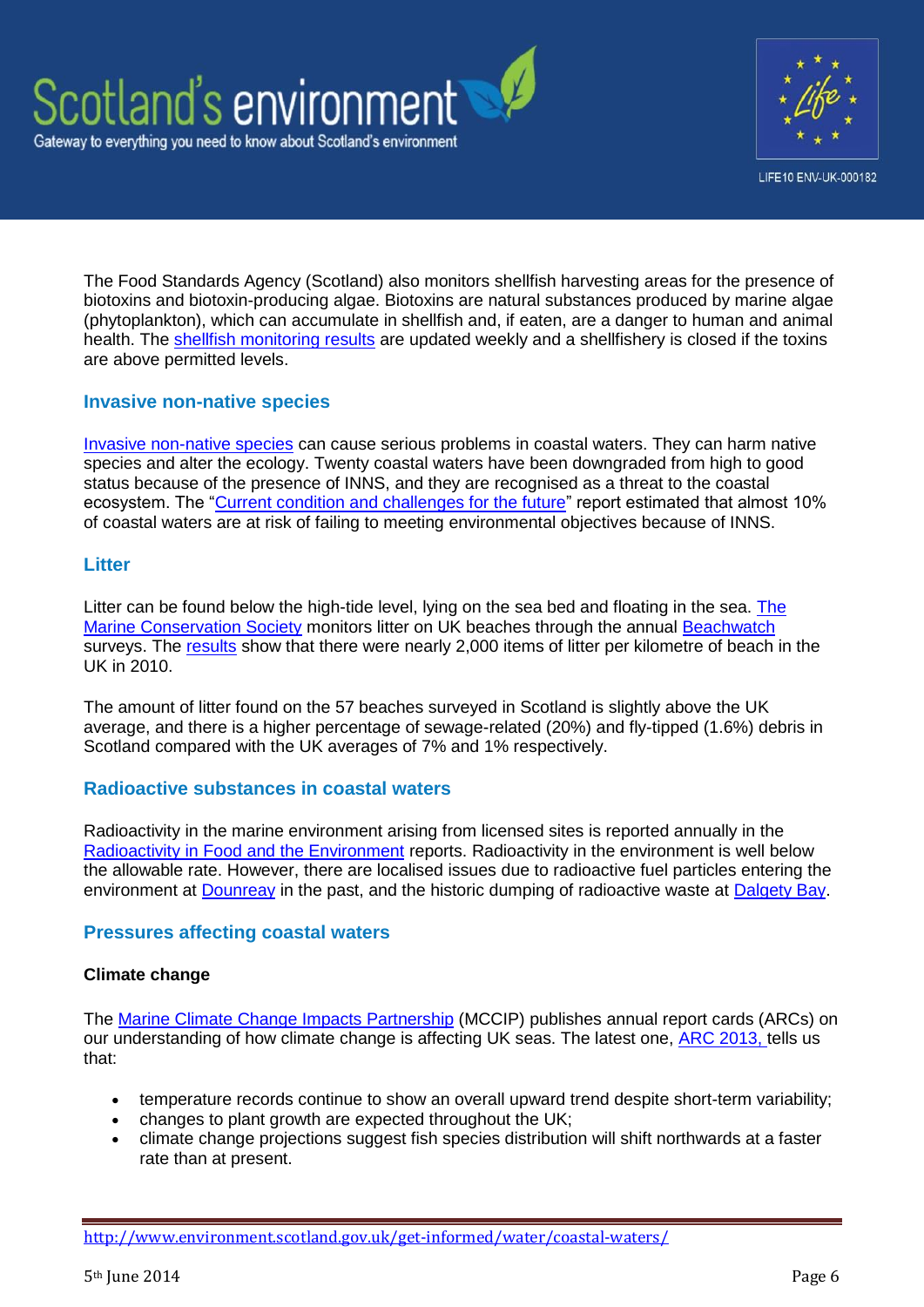

Marine climate change could affect the UK's marine leisure industry, which is an important sector of the economy. It identifies three big issues for the industry.

- Sea-level rise, wind and storm surges could damage site infrastructure.
- Changing weather conditions may reduce the number of people taking part in marine leisure.
- There need to be improvements to environmental legislation and more awareness (of carbon emissions in particular).

[Regional assessments](http://www.mccip.org.uk/annual-report-card/2010-2011/regional-snapshots.aspx) show that fewer changes attributed to climate change occur in Scottish waters than in English waters. An increased tendency for stratification (where freshwater and salt water doesn't mix thoroughly) leading to offshore blooms of algae (including those associated with killing fish) is predicted for the Scottish west coast.

Many marine scientists consider [ocean acidification](http://www.youtube.com/watch?v=55D8TGRsl4k) to be the biggest threat to the marine environment. In the last 200 years ocean acidity has increased by 30%, a rate much faster than at any time in the last 65 million years. Many organisms in the water and on the sea bed could become extinct as a result.

## **Fishing**

The [sea bed](http://www.scotland.gov.uk/Publications/2011/03/16182005/48) in coastal areas is inhabited by invertebrates, such as worms, shellfish, sea urchins and starfish. These provide an important role by recycling nutrients, and are a significant food source for fish that feed on the sea bed. In coastal waters, this habitat is under pressure from mechanical damage caused by scallop dredging and bottom trawling. Nets, pots and creels can also damage the sea bed.

Inshore fisheries operate in predominantly coastal waters (Figure 2) using a wide range of fishing techniques and equipment to catch finfish and shellfish species. This activity results in the following pressures.

- Killing and removing the species being fished for.
- Accidentally killing species not being fished for (known as by-catch).
- Damage to the habitat.
- Wearing away of the sea bed.
- Siltation rate changes (arising from sediment re-suspension).

As well as killing fish and by-catch species directly, dragging nets and fishing equipment over the sea bed also causes damage. Although some damage results from static fishing (using pots and creels), most is caused by mobile equipment (trawling and scallop dredges).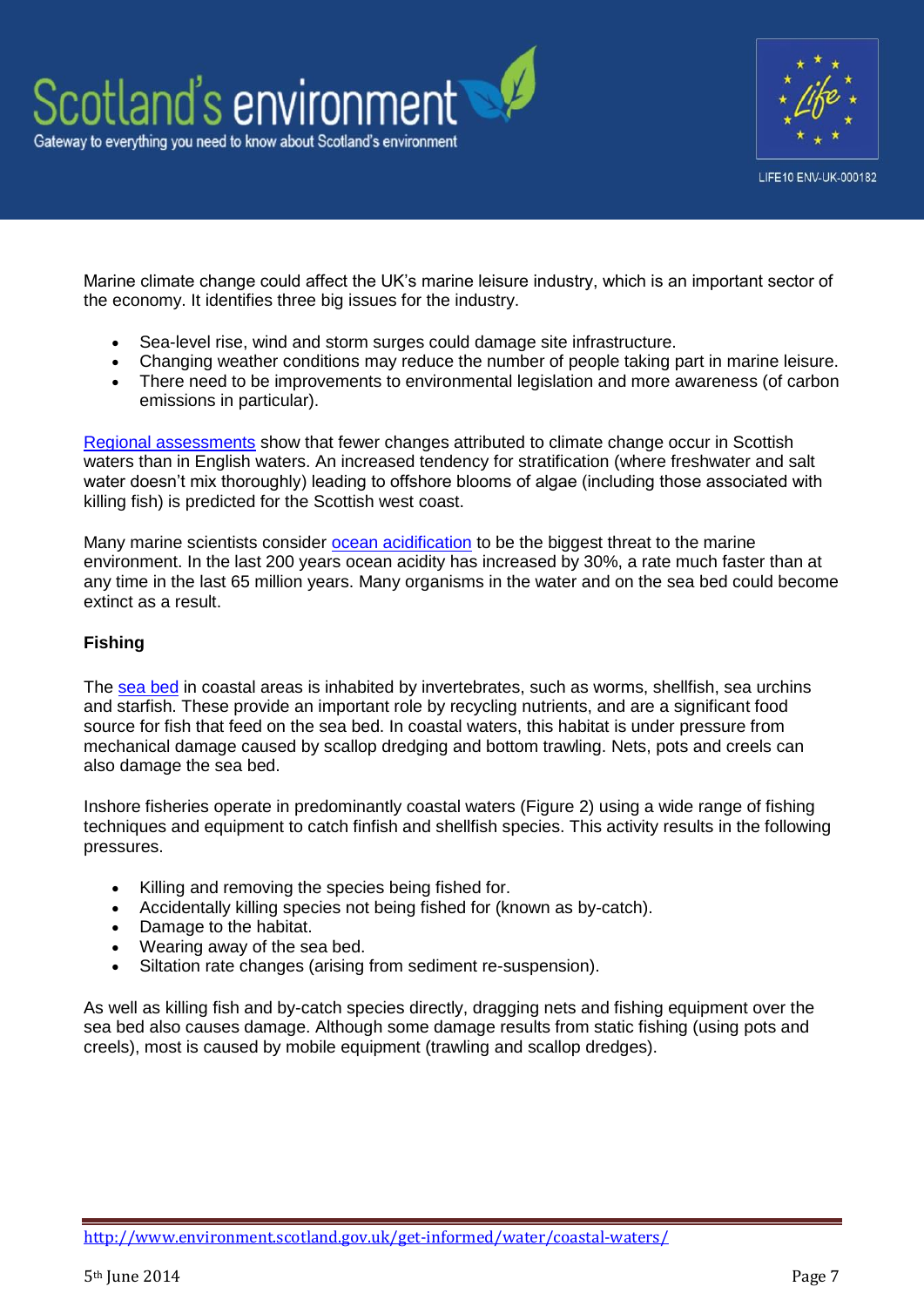



Fishing also results in other pressures, such as underwater noise, but their impact is relatively minor.



**Figure 2:** [ScotMap](http://www.scotland.gov.uk/Topics/marine/science/MSInteractive/Themes/ScotMap) output number of vessels fishing. All gear types (2007-2011)

#### **Source:** Marine Scotland Science

In coastal waters, killing target and non-target species by creeling, potting and trawling, as well as sea-bed abrasion and habitat damage from trawling, may have a negative effect on the ecosystem.

<http://www.environment.scotland.gov.uk/get-informed/water/coastal-waters/>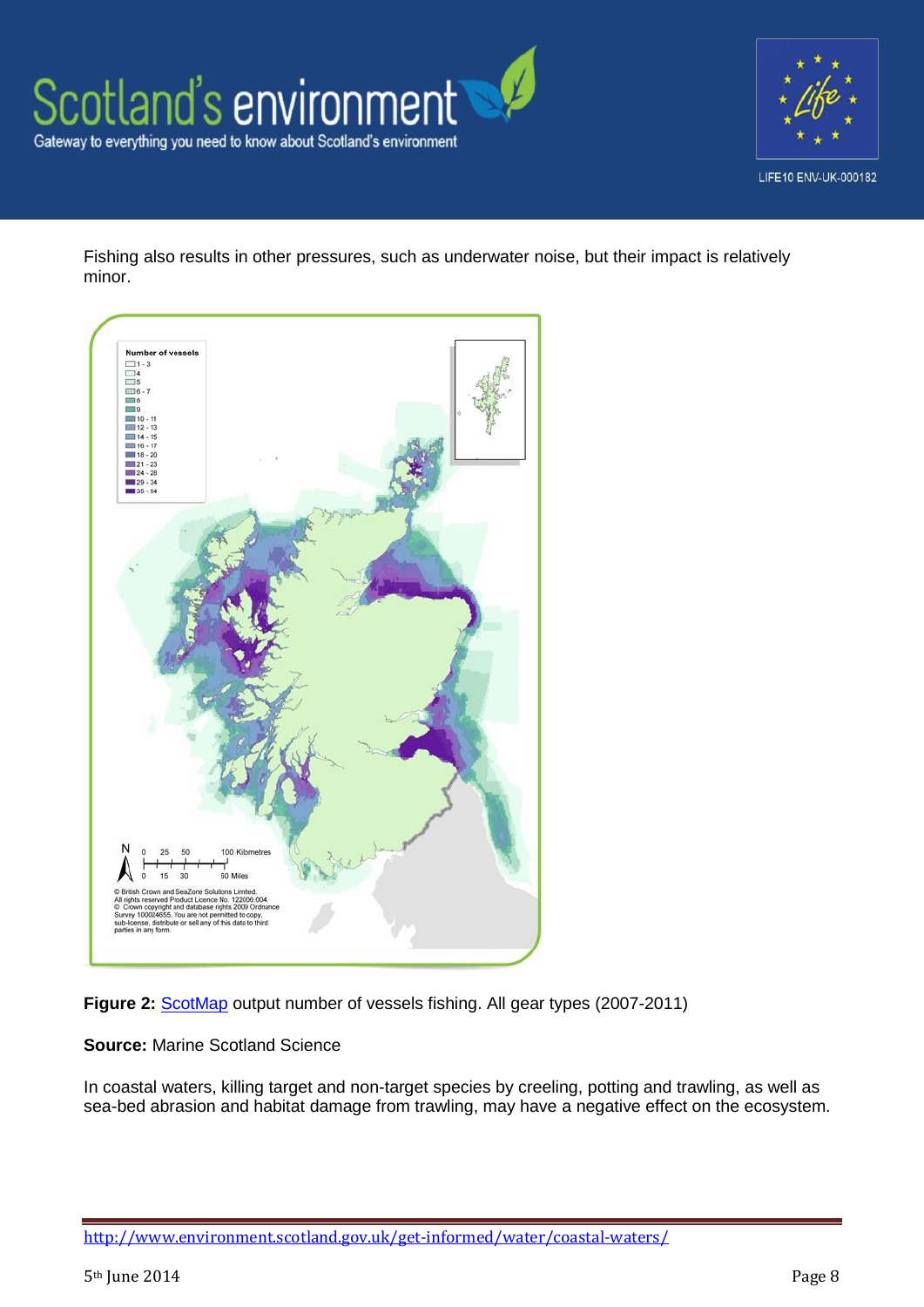

Stirring up sediment may release pollutants from the sediment, although the extent of this issue is unknown. Re-deposited sediment can smother organisms on the sea bed and may kill some sensitive species.

#### **Inputs of nutrients to coastal waters**

Nitrogen originates from run-off from land, especially in agricultural areas. The amount of nitrogen in coastal waters depends on the volume flowing from rivers into the sea, and this, in turn, depends on rainfall.

## **Contaminants**

Contaminants enter coastal waters from discharges, run-off from [land](http://www.environment.scotland.gov.uk/get-informed/land/) and rivers (direct and via [estuaries\)](http://www.environment.scotland.gov.uk/get-informed/water/estuaries/) and are deposited from the atmosphere. Levels of some contaminants (phosphate, cadmium, copper, lead, nickel, zinc, mercury and lindane) entering coastal waters have been [monitored](http://qsr2010.ospar.org/media/assessments/p00448_RID_Assessment.pdf?zoom_highlight=riverine%2Binputs) at the tidal limit of rivers and in major discharges to estuaries and coastal waters since 1990. [Data from this monitoring programme](http://www.scotland.gov.uk/Resource/Doc/345830/0115112.pdf) show that inputs from point source discharges have decreased.

The number and volume of oil and chemical spills are collated and reported by the [Advisory](http://www.acops.org.uk/annual-reports/)  [Committee on Protection of the Sea](http://www.acops.org.uk/annual-reports/) (ACOPS). Most spills in coastal waters occur in ports and harbours and are generally small (less than 220 litres). These spills usually result in localised contamination of harbour sediments. Larger spills are generally related to damage to vessels. One of the biggest recent spills followed the grounding of a deep-sea fishing vessel on St Kilda in 2008.

Overall, the concentration of contaminants in Scottish coastal waters is low and they do not exceed WFD chemical standards.

## **Dredging and dumping**

Disposal of dredged material is [licensed](http://www.scotland.gov.uk/Topics/marine/Licensing/marine) and allowed only from ports, harbours and marinas. In general, only dredged material with contaminant concentrations below a threshold can be disposed of at sea, and dredged material may be re-used for land reclamation or beach nourishments when contaminant concentrations are low. There are currently 66 active disposal sites affecting 42.36  $km^2$ of sea bed. The majority are in coastal waters.

## **Aquaculture**

[Scotland is the third-largest producer of farmed salmon](http://www.environment.scotland.gov.uk/get-informed/water/aquaculture/) in the world. Fish in floating net cages are fed specially formalised pelleted diets. Faecal matter and waste food, often containing medicines used to control sea lice, are deposited on the sea bed beneath fish-farm cages. Stocking densities and the use of medicines are [regulated](http://www.sepa.org.uk/water/water_regulation/regimes/aquaculture/marine_aquaculture.aspx) to minimise the impact on the environment. Escaped fish may carry disease, and can interbreed with wild fish, leading to a dilution in genetic integrity of the wild population.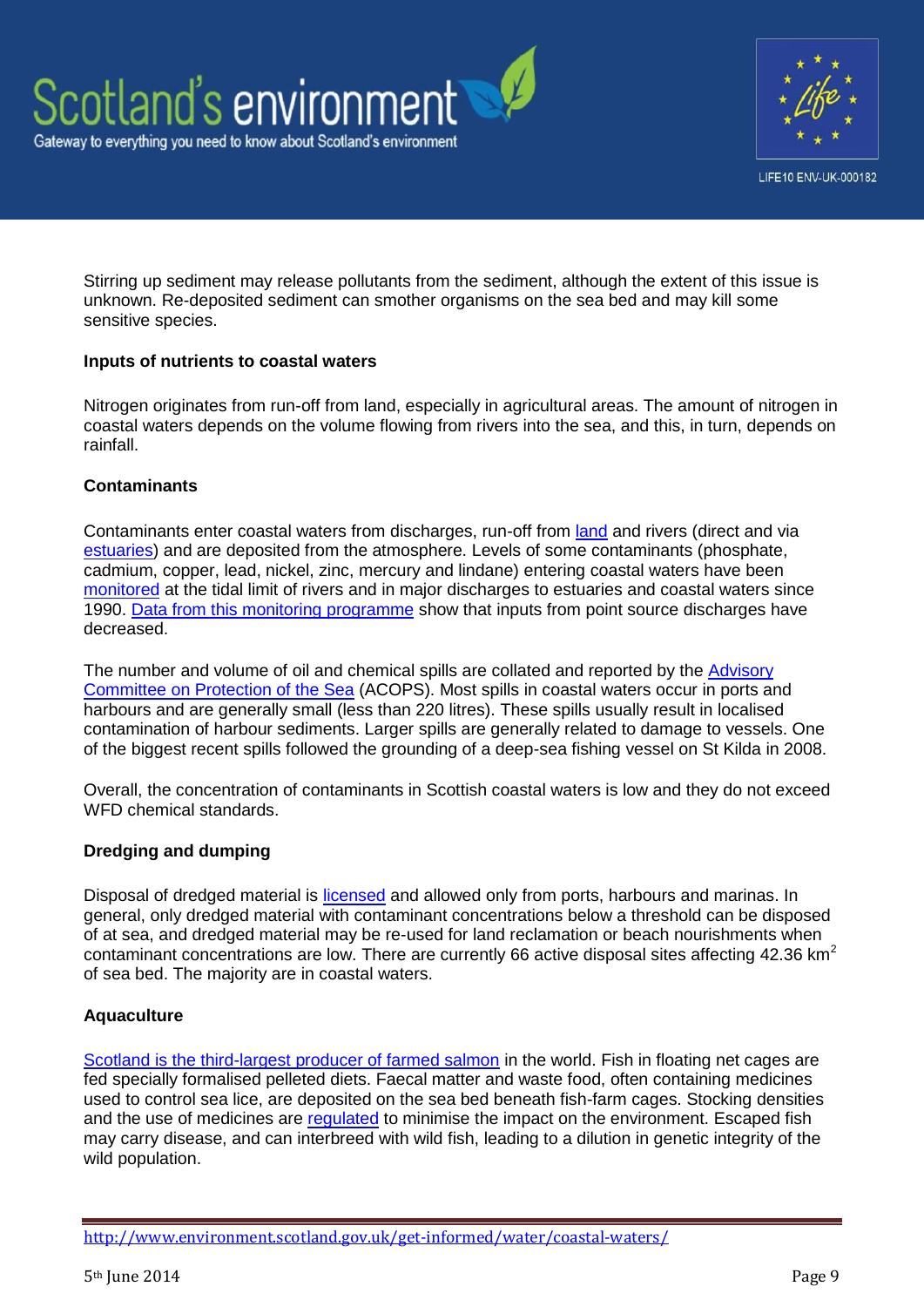



#### **Microbiological contamination**

Discharges of human and animal waste can lead to microbiological contamination. Human waste is discharged to the marine environment through treated sewage (from either sewage treatment works or septic tanks) and storm-water discharges. These sources are managed to minimise their impact, although sewage from treated discharges and from storm-water discharges remains a significant cause of pollution for [coastal bathing waters.](http://www.sepa.org.uk/water/bathing_waters.aspx)

It is more difficult to manage animal waste, which can enter coastal waters via rivers and run-off, as well as direct from wildlife and dogs on beaches. This has been linked to microbiological contamination of bathing beaches and shellfish waters.

#### **Noise**

[Underwater noise](http://www.scotland.gov.uk/Publications/2011/03/16182005/42) is generated by dredging, shipping and construction. This may cause species that communicate by sound to avoid important areas (for example, spawning grounds) and reduce their ability to detect food. It may even damage their hearing, affecting their ability to communicate with each other about food, danger and reproduction. More evidence is needed on the extent of noise disturbance and its impact on wildlife.

#### **Litter**

The impact of litter on wildlife has not been quantified, but there are concerns about increasing amounts of litter on beaches, the sea bed, in the water and floating on the surface. The [Beachwatch](http://www.mcsuk.org/beachwatch/) surveys have identified plastic as the main type of litter, with sources including:

- litter dropped by the public;
- sewage-related debris (such as cotton buds);
- discarded fishing gear;
- litter dumped at sea (deliberately or washed overboard from ships).

There is a particular problem with high densities of cotton-bud sticks on beaches in the Inner Firth of Clyde. Cotton-bud sticks pass through the screens on sewage outfalls and are slow to degrade.

A recent Fishing For Litter project [press release](http://www.kimointernational.org/WebData/Files/FFL%20Scotland/Fishing%20For%20Litter%20Press%20release%20-%20600%20tonnes.pdf) showed that fishing vessels in Scotland have voluntarily removed more than 600 tonnes of marine litter from Scotland's seas. Although the amount of litter floating in coastal waters has not been measured, 45% of birds found in Scottish waters contained plastic in their stomachs.

#### **Invasive non-native species**

[Invasive non-native species](http://www.snh.gov.uk/land-and-sea/managing-coasts-and-sea/marine-nonnatives/) can be introduced by visiting ships and recreational craft (attached to the hull or in ballast water), floating litter and by aquaculture (escape of the farmed species or, more commonly, unintentional introduction alongside the farmed species).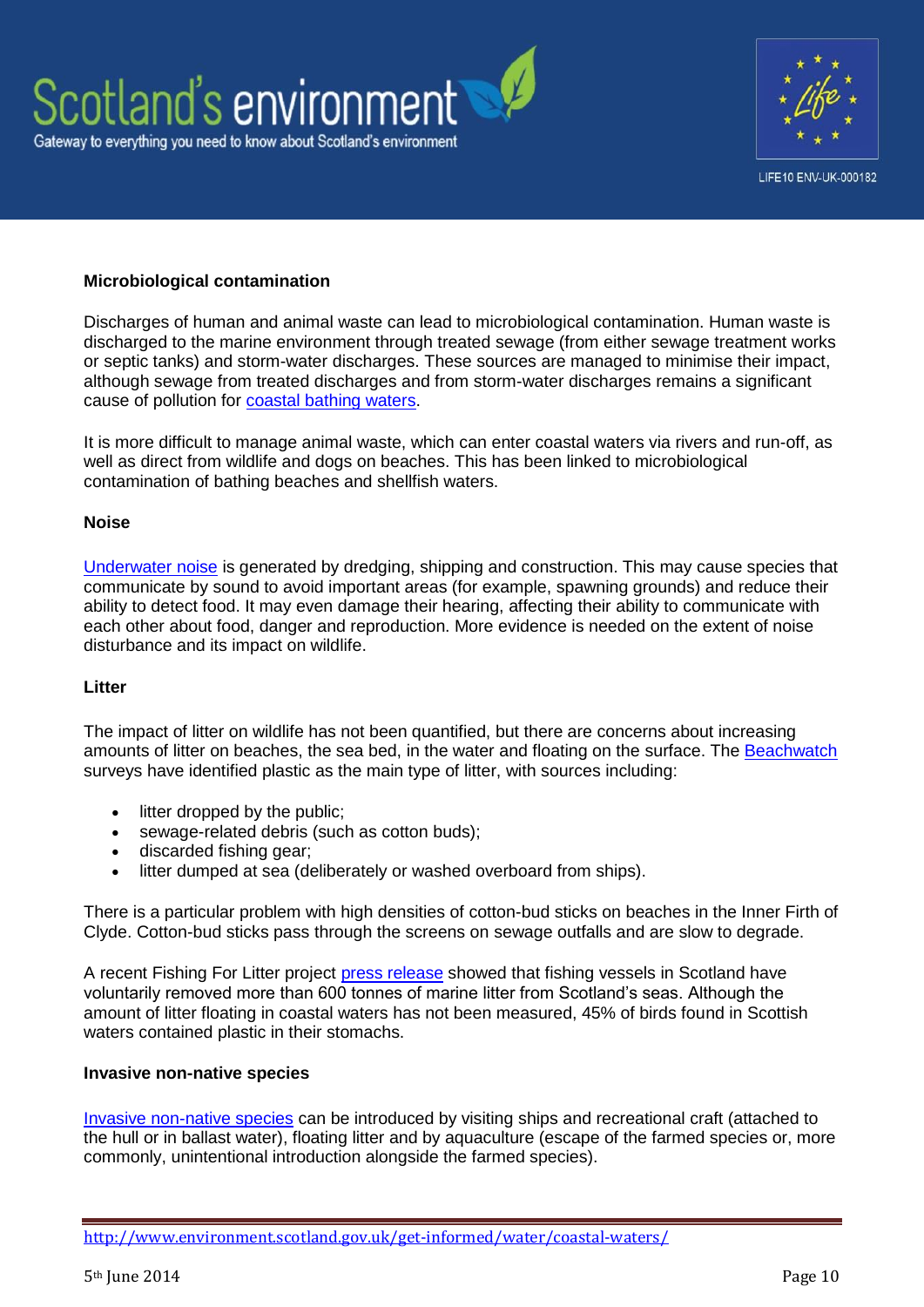



Invasive non-native species can significantly alter the ecology of our native communities, as well as causing problems for shipping and aquaculture. An example is the carpet sea squirt, which was found in a marina in Largs in October 2009. The [carpet sea squirt](http://www.snh.gov.uk/land-and-sea/managing-coasts-and-sea/marine-nonnatives/carpet-sea-squirt/) spreads rapidly, smothering the sea bed and underwater structures.

## **What is being done**

Regulation is currently the main mechanism for protecting coastal waters. In addition, some goodpractice initiatives are in place, such as the development of marine spatial plans and voluntary coastal zone management partnerships.

## **Policy and legislation**

#### **Water Framework Directive**

One of the main aims of the [Water Framework Directive](http://www.scotland.gov.uk/Topics/Environment/Water/15561/WFD) is to ensure that coastal waters achieve an ecological status of 'good', or equivalent (as defined in the directive) by 2015.

The European Water Framework Directive provides a framework for protecting and improving the condition of the water environment across Europe, through the development of River Basin Management Plans (RBMPs). In Scotland we are implementing the WFD through the Water Environment and Water Services (Scotland) Act 2003, which makes SEPA responsible for coordinating the development of the RBMPs, working in partnership with many sectors, public bodies and non-governmental organisations, These same sectors and organisations are responsible for the successful implementation of the plans, by developing partnership initiatives, and delivering public investment programmes and responsibilities.

Any new activities likely to have an adverse impact on the water environment are controlled under the Water Environment (Controlled Activities) (Scotland) Regulations 2011, known as 'CAR'. These include discharges of wastewater or industrial effluent, cooling water abstractions and engineering activities that can affect coastal waters.

The targets for improving the status of all coastal waters to at least good are shown in the [river](http://www.sepa.org.uk/water/idoc.ashx?docid=2b22ae22-41ea-4094-9636-e1b4d7fb37ee&version=-1)[basin management plan.](http://www.sepa.org.uk/water/idoc.ashx?docid=2b22ae22-41ea-4094-9636-e1b4d7fb37ee&version=-1) Sea-bed damage is the main cause of downgrading in coastal waters. A long-term target has been set for improving coastal waters damaged by fishing, as this involves a collaborative approach to managing and improving the environment. River-basin management planning is designed to do manage coastal waters, and offers opportunities for more effective coordination between partners. Actions needed to improve the quality of coastal waters to good environmental status are detailed in individual [Water Bodies Data Sheets.](http://www.sepa.org.uk/water/river_basin_planning/waterbody_data_sheets.aspx)

<http://www.environment.scotland.gov.uk/get-informed/water/coastal-waters/>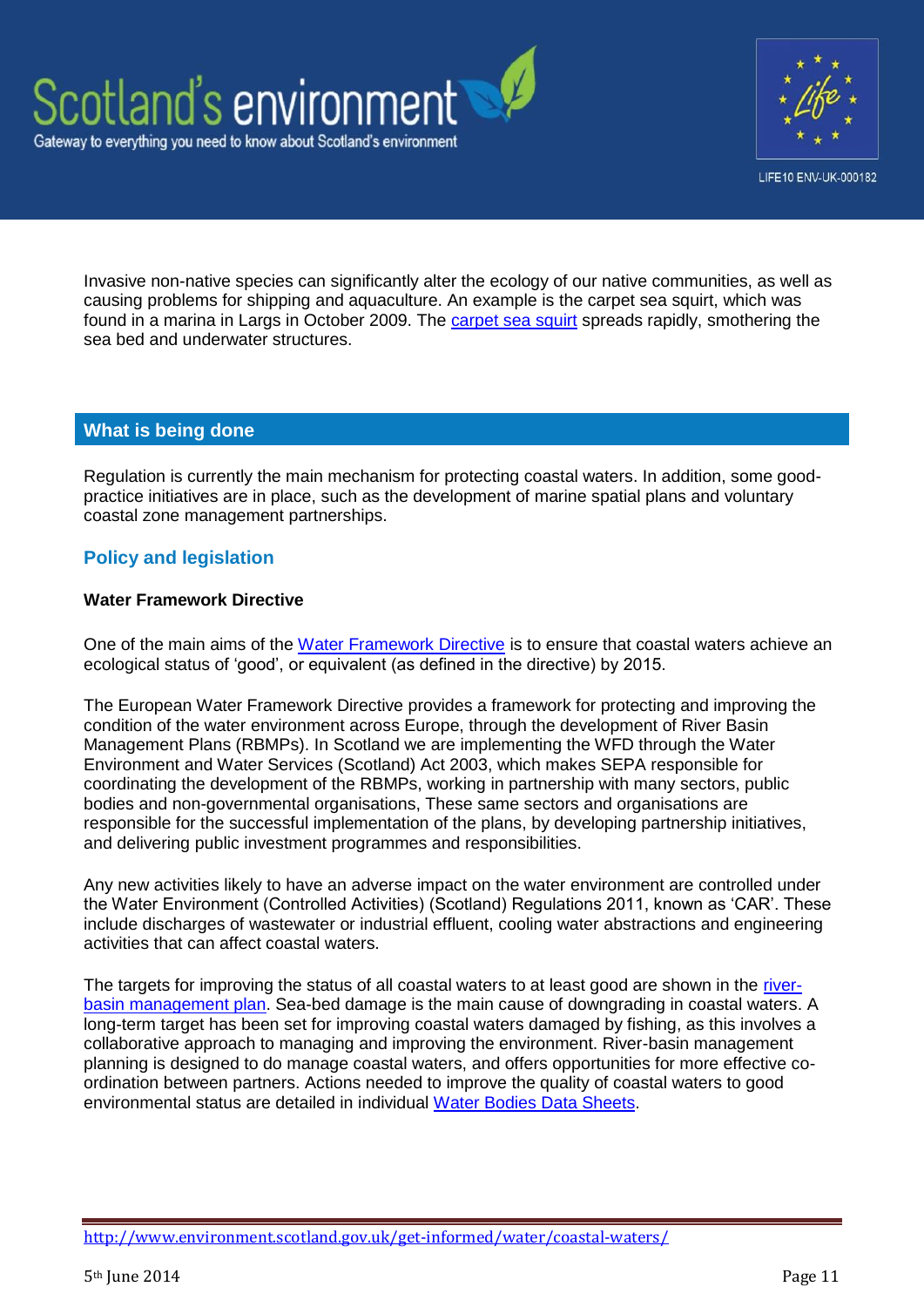



**Table 2:** Targets for improvements to the status of coastal waters to be achieved through the Water Framework Directive [\(WFD\)](http://eur-lex.europa.eu/LexUriServ/LexUriServ.do?uri=CELEX:32000L0060:EN:HTML)

| <b>Overall status/potential</b>                  | Target area ( $km2$ ) by year |        |        |  |  |  |
|--------------------------------------------------|-------------------------------|--------|--------|--|--|--|
|                                                  | 2015                          | 2021   | 2027   |  |  |  |
| High                                             | 15,649                        | 15,649 | 15,649 |  |  |  |
| Good                                             | 28,698                        | 29,388 | 31,532 |  |  |  |
| Moderate                                         | 3,362                         | 2,672  | 528    |  |  |  |
| Poor                                             |                               |        | 0      |  |  |  |
| Bad                                              |                               |        |        |  |  |  |
| <b>Total</b>                                     | 47,709                        | 47,709 | 47,709 |  |  |  |
| Proportion of total at good or better status (%) | 93                            | 94     | 99     |  |  |  |

#### **Litter**

The recent European [Marine Strategy Framework Directive](http://www.scotland.gov.uk/Topics/marine/seamanagement/msfd) includes litter as a descriptor of good environmental status. Member states will have to agree methods to assess litter, and set targets for achieving good status for litter by 2020. Other legislation designed to reduce litter in coastal waters include:

- [International Convention for the Prevention of Marine Pollution from Ships,](http://www.imo.org/About/Conventions/ListOfConventions/Pages/International-Convention-for-the-Prevention-of-Pollution-from-Ships-%28MARPOL%29.aspx) which prohibits the at-sea disposal of plastics and rubbish from ships;
- EU Port Waste Reception Directive on port reception facilities for ship-generated waste and cargo residues.

#### **Marine Strategy Framework Directive**

The European [Marine Strategy Framework Directive](http://www.scotland.gov.uk/Topics/marine/seamanagement/msfd) (MSFD) was transposed into UK legislation in July 2010. The directive requires member states to manage their seas to achieve good environmental status by 2020. The MSFD applies to coastal water and seawater out to the territorial limit, and it does not apply to estuaries. The MSFD lists [11 qualitative descriptors of good](http://ec.europa.eu/environment/marine/good-environmental-status/index_en.htm)  [environmental status.](http://ec.europa.eu/environment/marine/good-environmental-status/index_en.htm)

Key requirements of the MSFD:

- An assessment of the current state of UK seas.
- A detailed description of what GES means for UK waters, with a set of associated targets and indicators.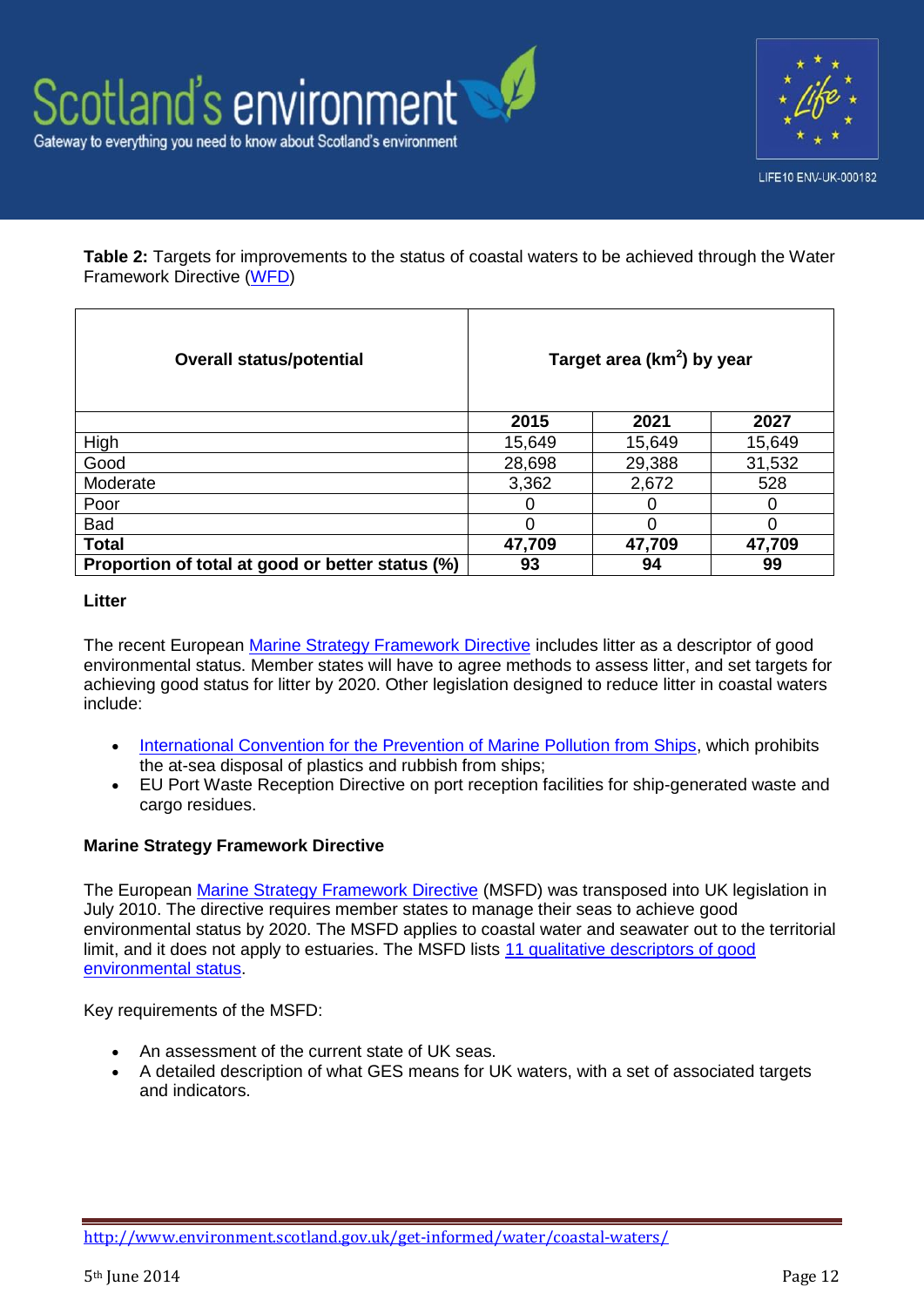

These two elements (above) were published in the [Marine Strategy Part One](http://www.defra.gov.uk/publications/2012/12/20/pb13860-msfd-strategy-part-one/) on 20 December 2012. Monitoring to measure progress towards environmental status should be established by July 2014. Member states must establish a programme of measures to achieve good environmental status by 2016.

## **Marine (Scotland) Act**

The [Marine \(Scotland\) Act](http://www.scotland.gov.uk/Topics/marine/seamanagement/marineact) helps balance competing demands on Scotland's seas. It aims to protect and enhance the marine environment and boost economic investment and growth in areas such as marine renewables. The Act will be implemented in the following ways.

- The [marine planning system](http://www.scotland.gov.uk/Topics/marine/seamanagement/national) balances the need for resources with the need to protect our marine environment. The National Marine Plan sets out objectives and national priorities, while regional marine plans provide the context in which conflicts between different sectors can be resolved and key areas for key uses can be defined.
- There is a [marine licensing system](http://www.scotland.gov.uk/Topics/marine/Licensing/marine) for developments in coastal waters that require approval.
- There are new powers to designate [Marine Protected Areas](http://www.scotland.gov.uk/Topics/marine/marine-environment/mpanetwork) (MPAs). This provides greater flexibility for Ministers to use area-based measures to conserve marine biodiversity as well as nationally important historic assets such as historic shipwrecks. The Scottish Government is in the process of establishing new (MPAs) of national importance to meet international commitments for protecting our seas.
- Improved protection for [seals](http://www.scotland.gov.uk/Topics/marine/seamanagement/marineact/Seals) and a new comprehensive licence system will ensure appropriate management when necessary.

## **Sustainable resource management**

#### **Shellfish waters**

Actions required to improve the quality of shellfish waters are outlined in individual [Pollution](http://www.sepa.org.uk/water/protected_areas/shellfish_waters/site_reports.aspx)  [Reduction Plans.](http://www.sepa.org.uk/water/protected_areas/shellfish_waters/site_reports.aspx) Scottish Water has made significant investment in sewage treatment to reduce microbiological inputs to these waters; however, studies have shown that run-off from land contaminated with animal faeces is a significant source of contamination in some waters. Rules are in place to help control diffuse pollution, and initiatives are used in some areas to tackle diffuse sources entering rivers.

#### **Inshore fisheries**

Fishing provides fish and shellfish for human consumption. Inshore fisheries are managed to maintain our fish stocks.

Scottish Government is currently assessing the potential effects of a ban on certain types of fishing gear within 1 or 3 miles of the coast.

<http://www.environment.scotland.gov.uk/get-informed/water/coastal-waters/>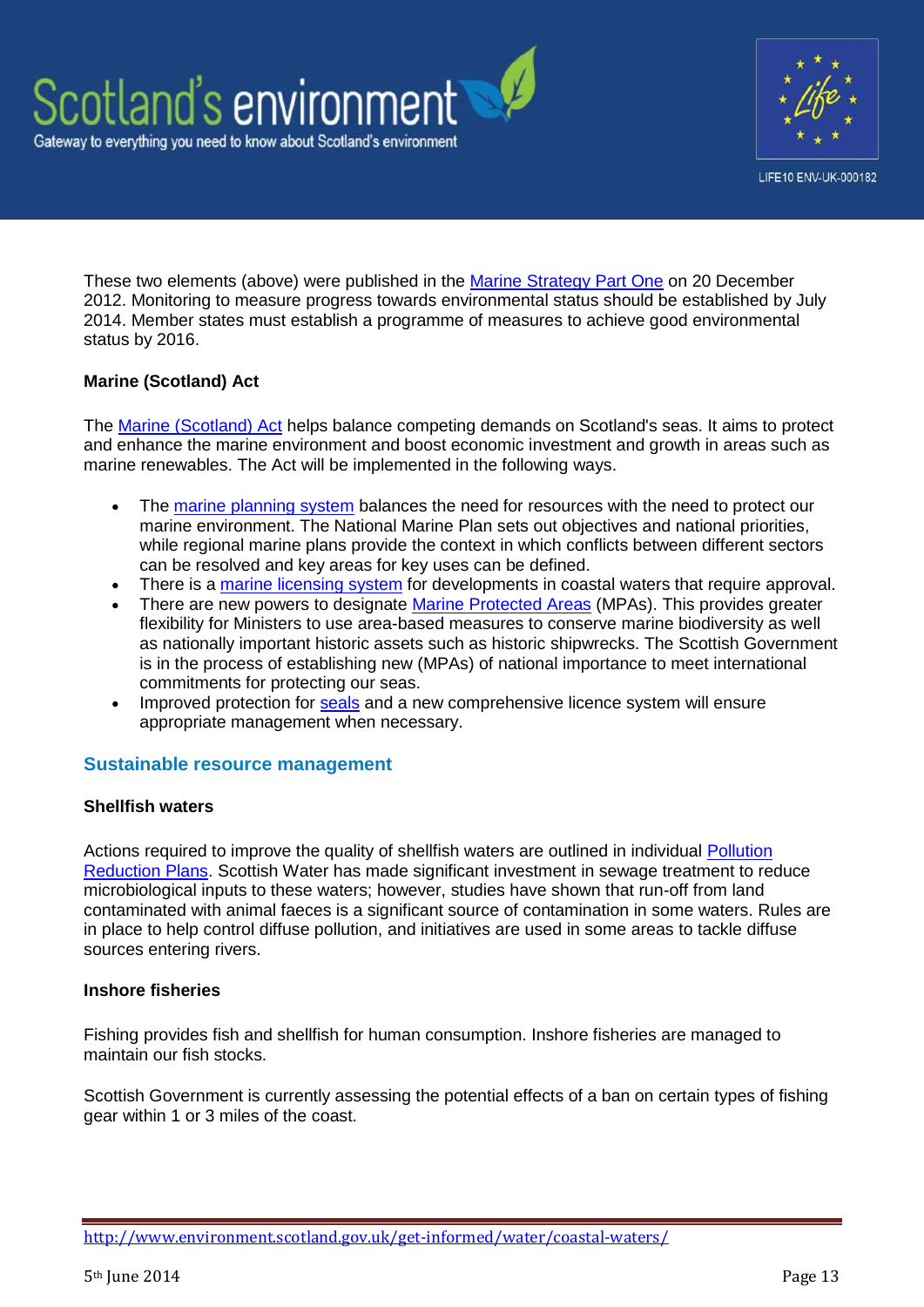



## **Bathing waters**

At some locations electronic signs are being used to provide bathers with daily predictions of water quality. These signs are located at 23 bathing waters and contain individual beach profiles with information about pollution sources and risks.

#### **Contaminants and nutrients**

The Oslo and Paris Commission [\(OSPAR\)](http://qsr2010.ospar.org/en/ch05_02.html) has been working for more than 20 years to reduce levels of hazardous substances entering the marine environment by regulating industries and phasing out the use of some toxic substances.

There is some evidence of a decrease in the use of a third of the [26 priority chemicals](http://qsr2010.ospar.org/en/media/content_pdf/ch05/QSR_CH05_EN_Tab_5_1.pdf) identified by OSPAR. Water-borne cadmium, lead and mercury entering coastal waters are decreasing, and there has been a decrease in lindane. However, polychlorinated biphenyls can still be detected in sediments and biota. More information is required to determine whether the ban on brominated flame retardants has been successful.

[Best Management Practices](http://apps.sepa.org.uk/bmp/) guidance for agriculture and [Sustainable Drainage System](http://www.sepa.org.uk/water/water_regulation/regimes/pollution_control/suds.aspx) guidance have been produced to address the problem of diffuse pollution.

Dumping material at sea has progressively reduced since the 1980s as bans were imposed on the dumping of radioactive wastes (1982), colliery mine stone (1995) and sewage sludge (1998). The disposal of wastes is currently allowed only at licensed sites at ports, harbours and marinas. These restrictions have led to an overall reduction in [disposal of dredge spoil](http://www.scotland.gov.uk/Publications/2011/03/16182005/73) at sea since 2005.

Chemicals used to control diseases in farmed fish are [licensed and their use is monitored.](http://www.vmd.defra.gov.uk/)

#### **Litter**

There are several practical initiatives to reduce litter in Scotland's environment.

- Scottish Water's [Bag It and Bin It](http://www.scottishwater.co.uk/you-and-your-home/your-home/flooding-information/flooding-information-documents/bag-it-bin-it-leaflet) campaign aims to stop contamination of beaches caused by sanitary waste through the sewerage network.
- The [Keep Scotland Beautiful](http://www.keepscotlandbeautiful.org/environmental-quality/beach-awards/) beach award scheme.
- The [Forth Estuary Forum](http://www.forthestuaryforum.co.uk/) and [Firth of Clyde Forum](http://clydeforum.com/index.php?option=com_content&view=article&id=63&Itemid=69) actively campaign to reduce litter on beaches in their areas.
- The [Fishing For Litter](http://www.kimointernational.org/Scotland.aspx) project encourages fishermen to return litter caught in their trawls for monitoring and proper disposal. It has been estimated that litter costs the marine fishing industry up to £30,000 per year per boat, due to contamination of catches, broken gear and fouled propellers.